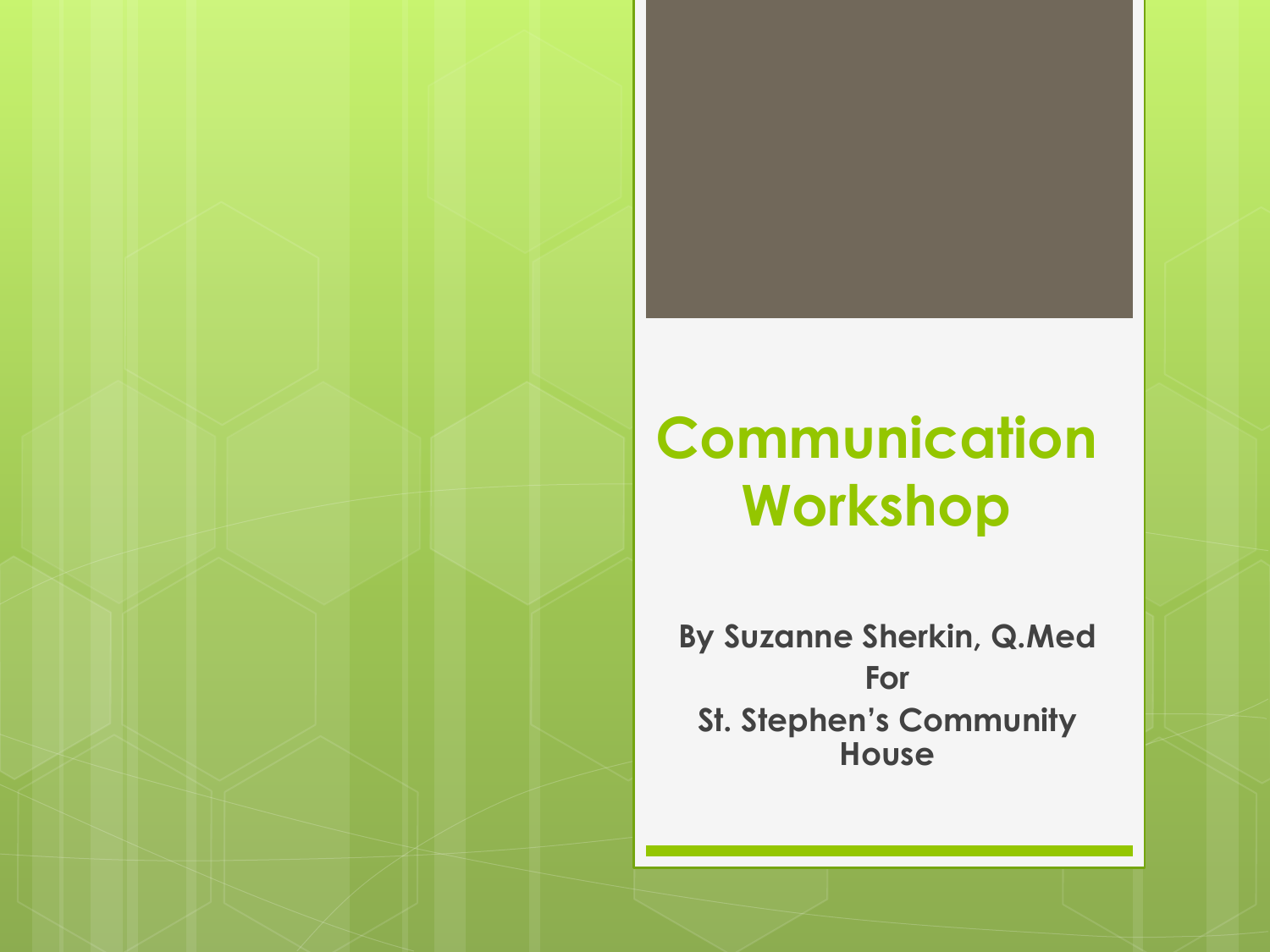## **How Conflict Escalates**

#### **Cycle of Conflict Escalation**

When the other hears the attacks, they respond similarly by defending themselves and attacking the other. This escalates the conflicts as both people shift their attention away from the problem and focus on defending themselves and attacking the other.

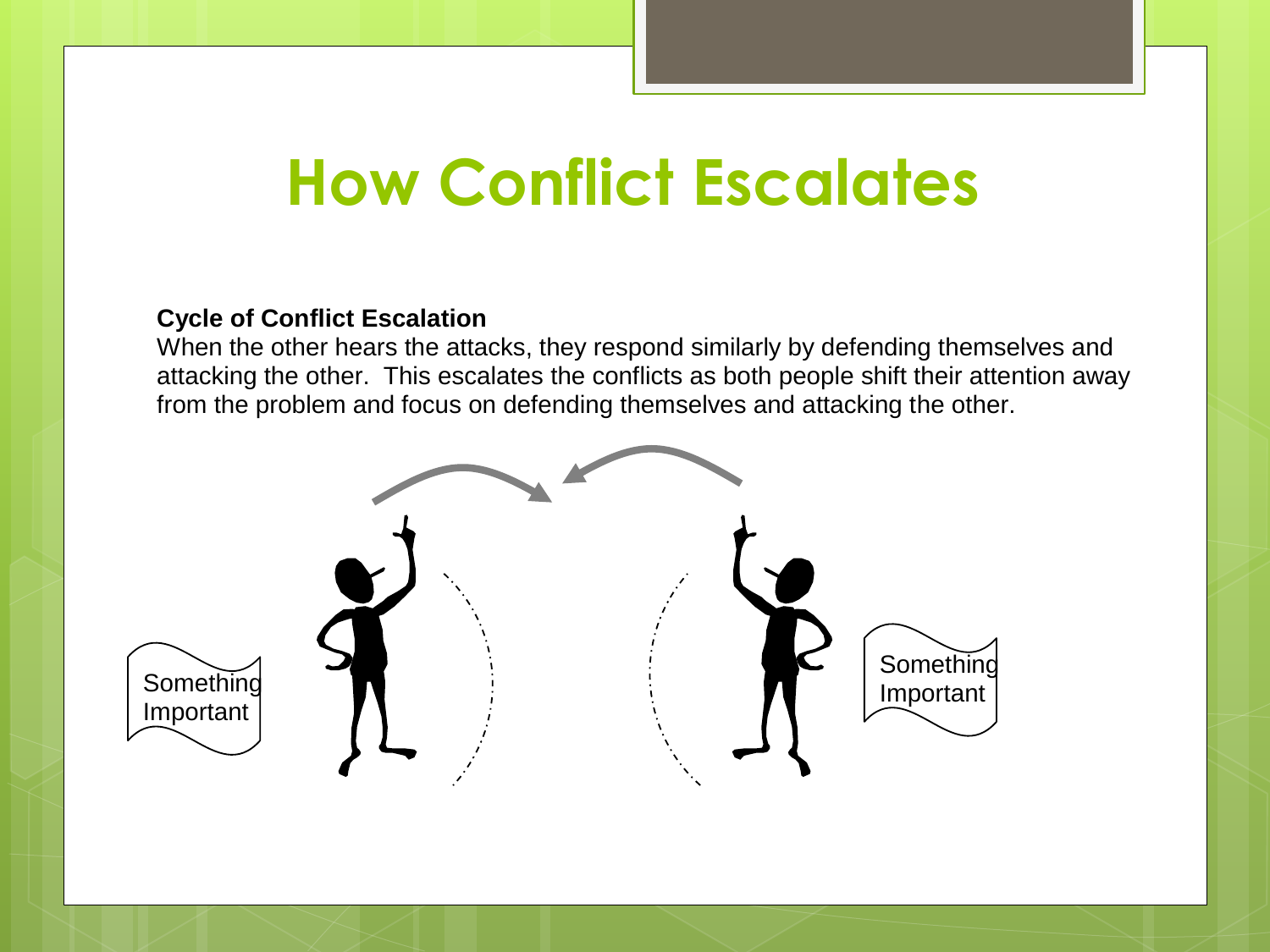# **The effects of conflict escalation includes:**

### **o** Distrust

- **o** communication breakdown as both avoid hurtful interactions
- **o** misunderstandings that result from unchecked assumptions
- **e** each person's sense of legitimacy is undermined by the other's criticisms
- **o** problem-solving is minimal as each spends energy on defending themselves and attacking the other.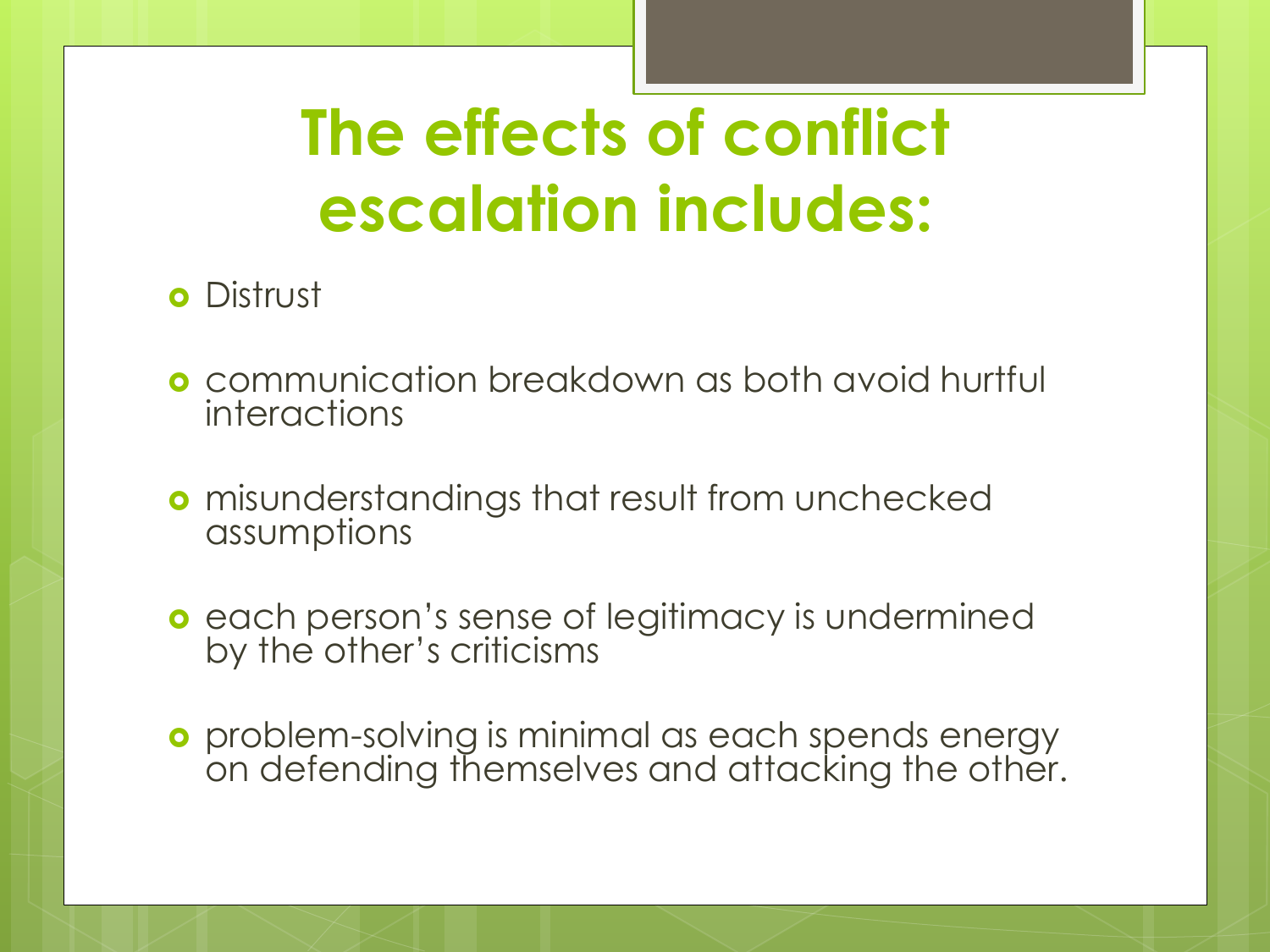### **Approaches to Conflict**

- **Power-based approach:** using force to make someone to do something they would not otherwise do. Power-based approaches include the use of threats, manipulation, physical force, intimidation, public pressure, wars, strikes, acts of civil disobedience, etc
- **o** Rights-based approach: a general standard, a rule, a principle, a policy or a process. You ask, "What's the rule?" that applies to everyone and apply it in that instance. These standards may be explicit and codified in laws, policy manuals, contracts, religious moral codes, etc., or may be implicit in given cultures or contexts.
- **Needs/Interests-based approach:** seeks to uncover and meet the needs of both parties. You ask, "What needs or underlying interests are you trying to address by taking a certain position. What is important to you about having what you're asking for?" Interest-based approaches seek to generate new ways of meeting as many needs as possible. \*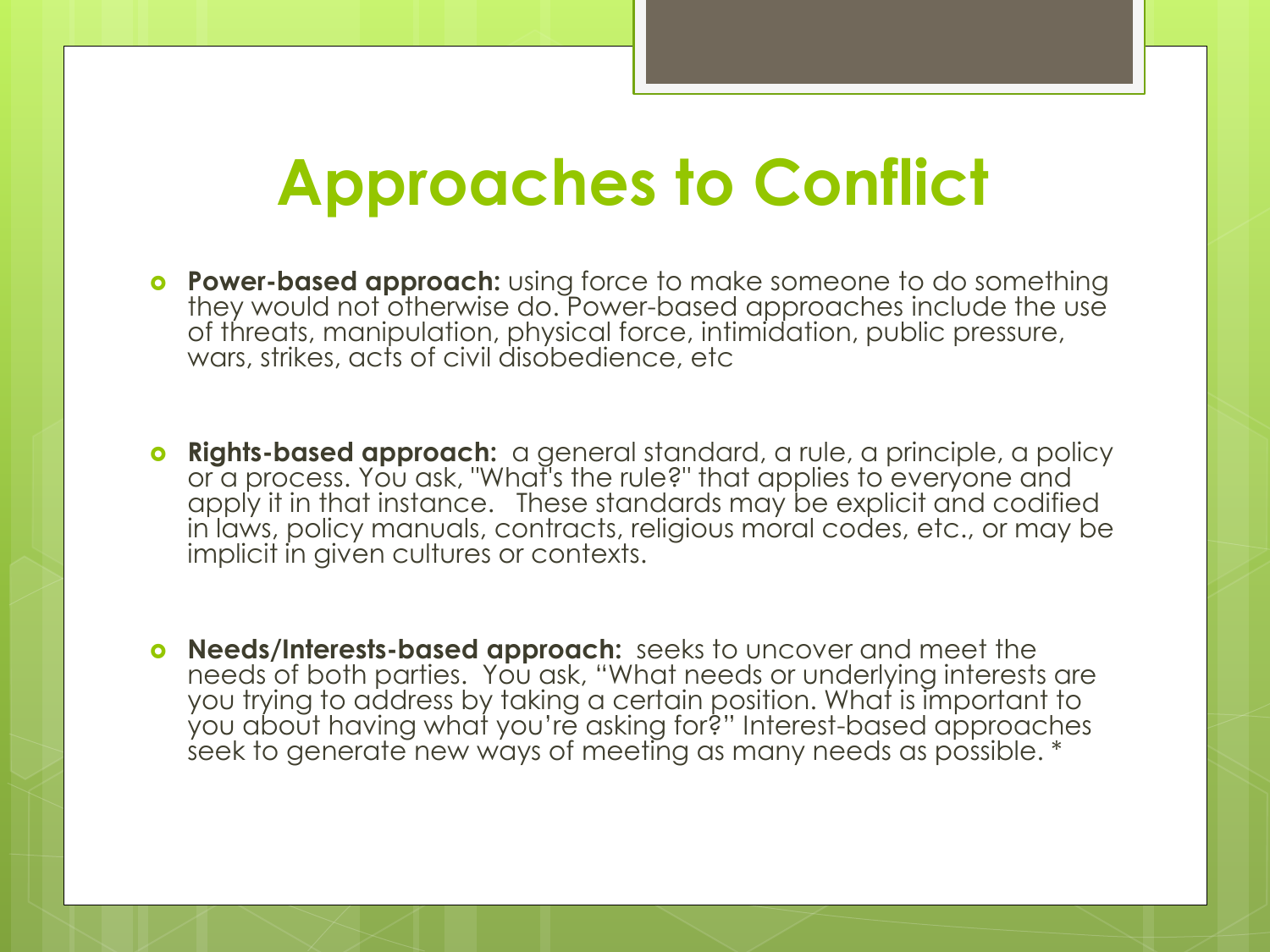### **Four Personality and Conflict Styles**





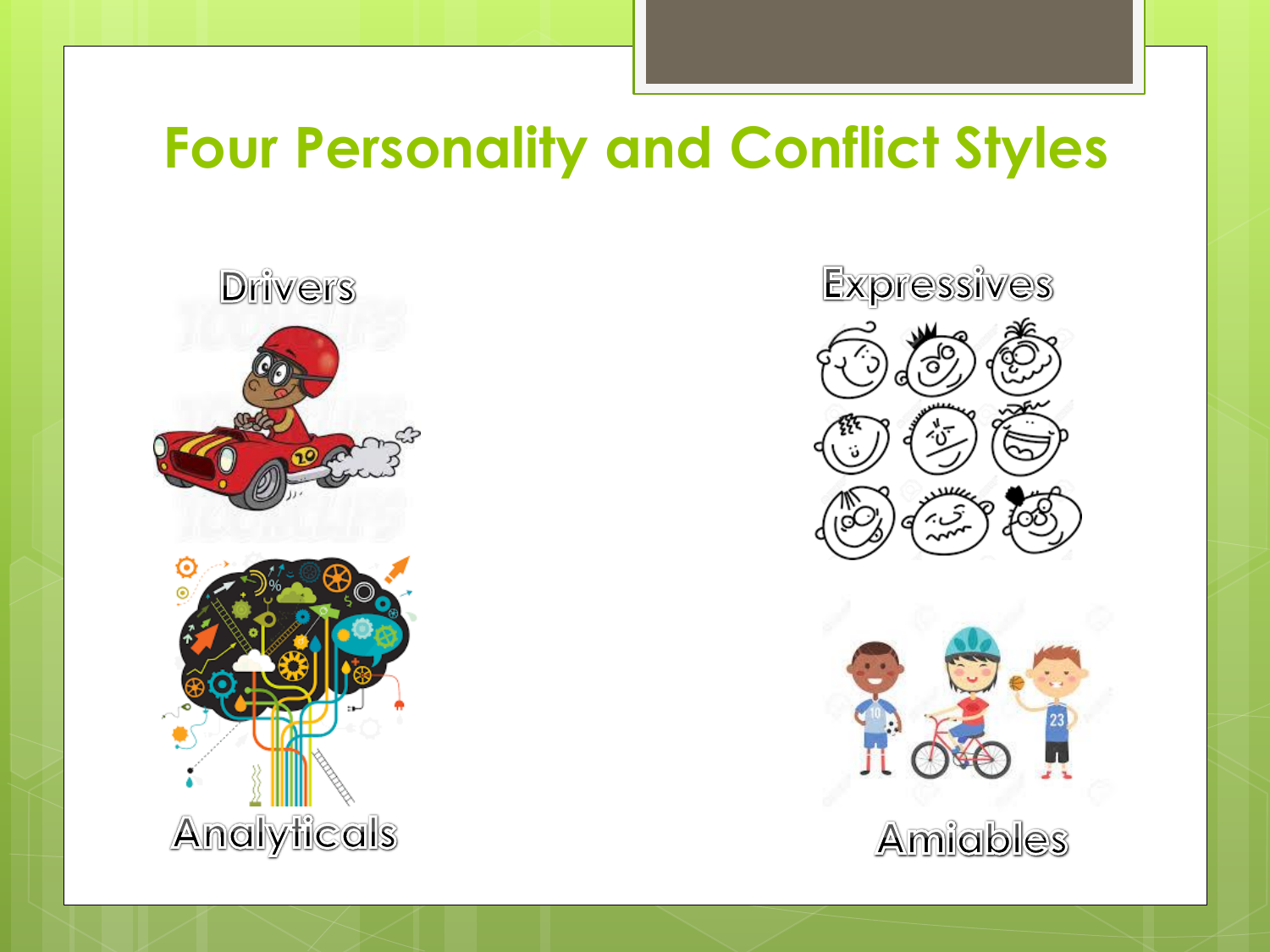## **How You Can Flex for Each Style**

#### **To Flex to a Driver**

- **Pick up your pace and energy**
- **Be task-oriented**
- **De-emphasize feelings**
- **Be clear about your goals**
- **Be well organized in your communication**

#### **To Flex to an Expressive**

- **Pick up your pace and energy**
- **Focus on the big picture**
- **Say what you think**
- **Make personal contact**
- **Focus more on feelings**

#### **To Flex to an Analytical**

- *De-emphasi***ze feelings**
- **Be systematic**
- **Be organized and factual**
- **Slow down your pace**
- **Listen**

**To Flex to an Amiable** 

- **Have genuine personal contact**
- **Slow your pace**
- **Listen**
- **Focus more on feelings and show interest in the human side**
- **Be supportive**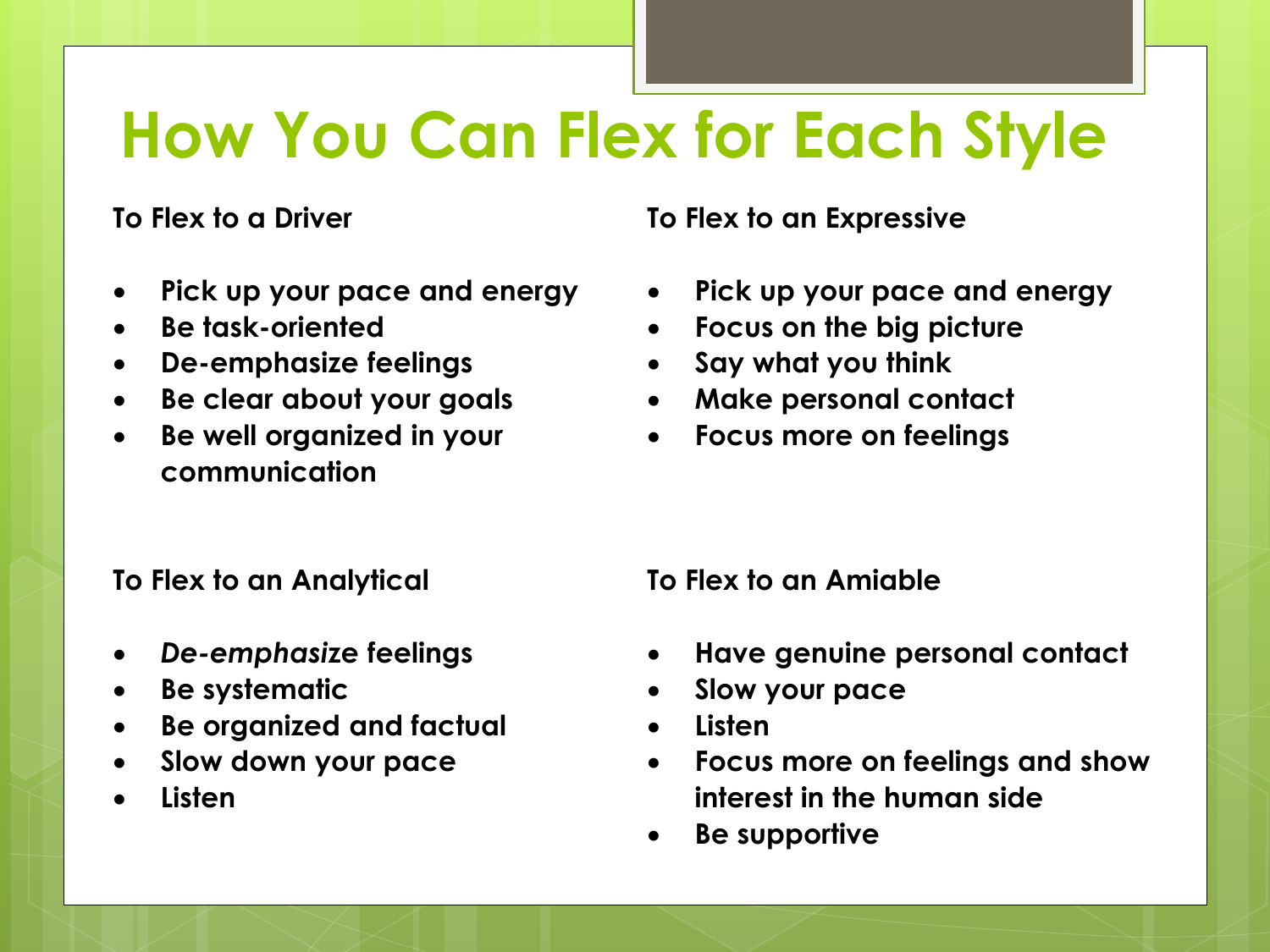## **The Five Decision-Making Approaches**



**Visionary** 



Guardian



**Motivator** 



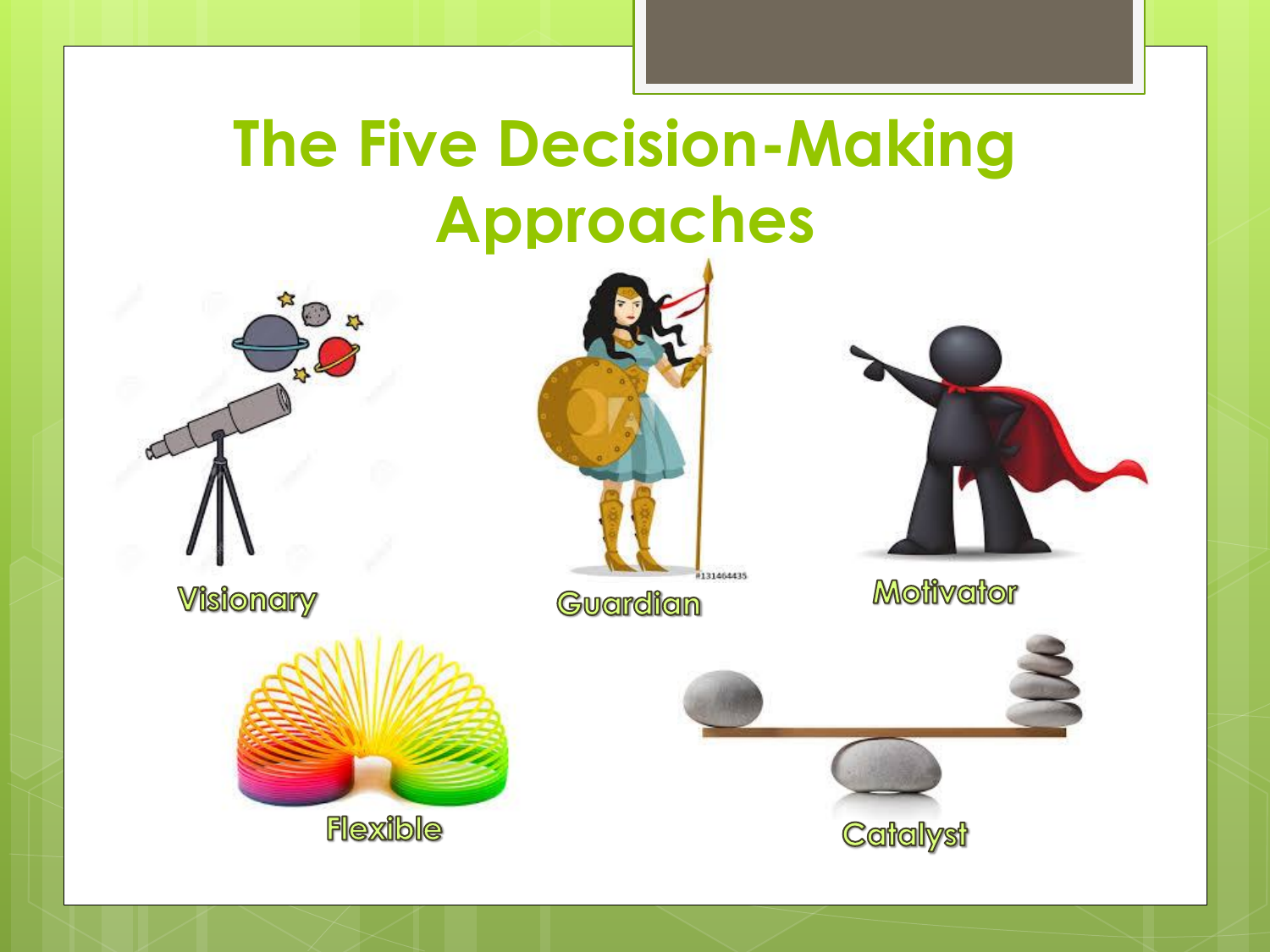